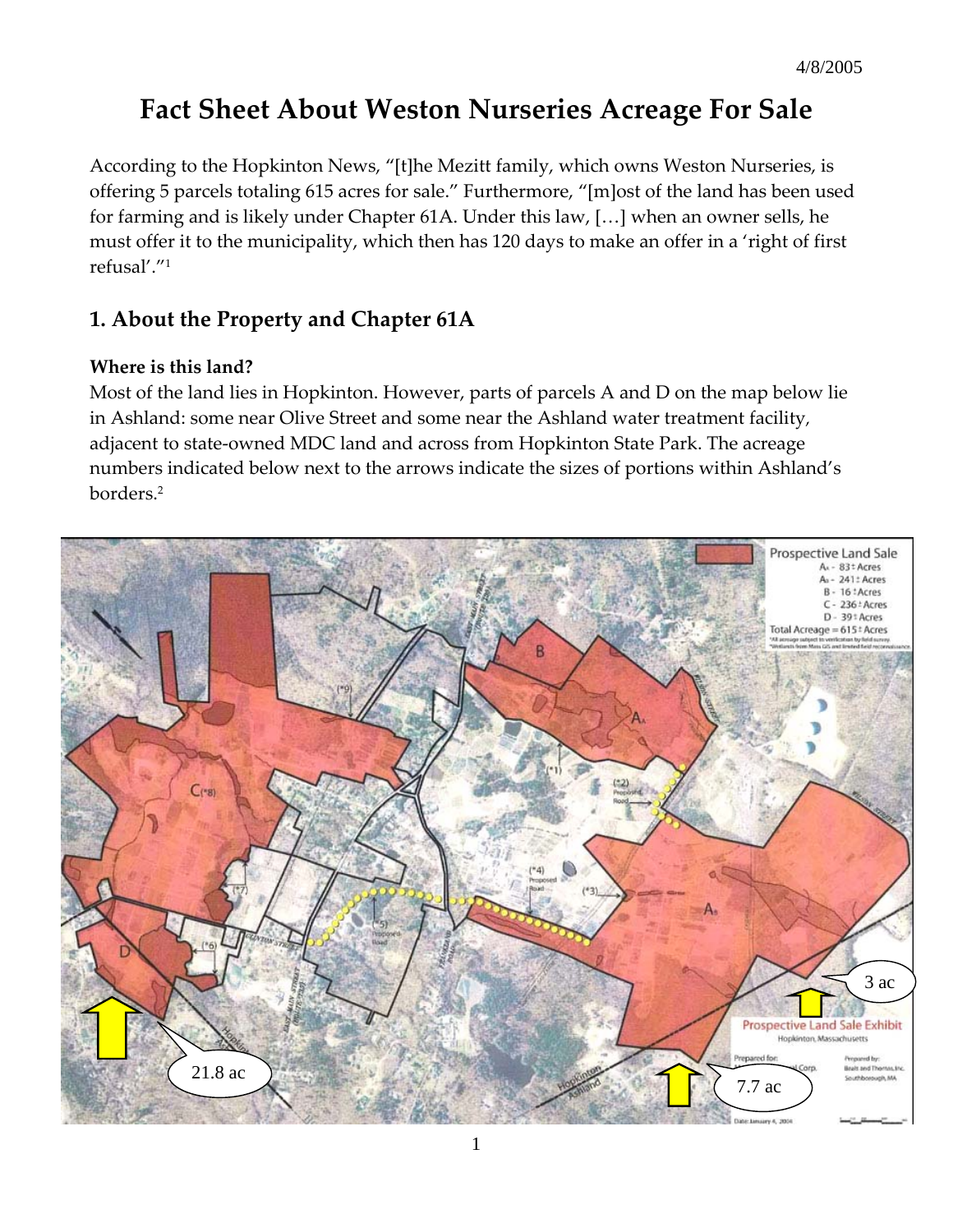#### **What is Chapter 61A?**

"The agricultural and horticultural land classification program under Massachusetts General Laws Chapter 61A is designed to encourage the preservation of the Commonwealth's valuable farmland and promote active agricultural and horticultural land use. It offers significant local tax benefits to property owners willing to make a long-term commitment to farming. In exchange for these benefits, the city or town in which the land is located is given the right to recover some of the tax benefits afforded the owner and an option to purchase the property should the land be sold or used for any purpose other than to continue raising farm products."3

#### **What does the "right of first refusal" mean?**

In this context, the right of first refusal means that Ashland has the option of purchasing the portion of the Chapter 61 property that is within Ashland's borders, meeting the terms of an offer that the owner has obtained from a potential buyer. Ashland can alternatively assign this option to a nonprofit conservation organization (such as Sudbury Valley Trustees or Trustees of Reservations), or can choose not to exercise the option at all.

#### **What would the terms be if Ashland exercised its right of first refusal?**

It depends on the Purchase and Sale agreement that prompts the owner to notify the town of the intended sale. Ashland would be bound by the same financial terms and time schedule of the owner's Purchase and Sale Agreement. In essence, if Ashland exercises its right of first refusal, it must meet the offer received by the owner.

#### **What does the 120-day period mean, and when does it start?**

The town has 120 days to decide whether to exercise its right of first refusal. The 120-day period starts when the owner notifies the town that the owner has received a signed Purchase and Sale Agreement and intends to sell the land. The 120-day period does not include the period of time in which the owner is soliciting bids. Also, it does not mean that Ashland must purchase the property within 120 days of being notified. If Ashland exercised its option, it would be bound by the same timeline specified in the owner's signed Purchase and Sale Agreement.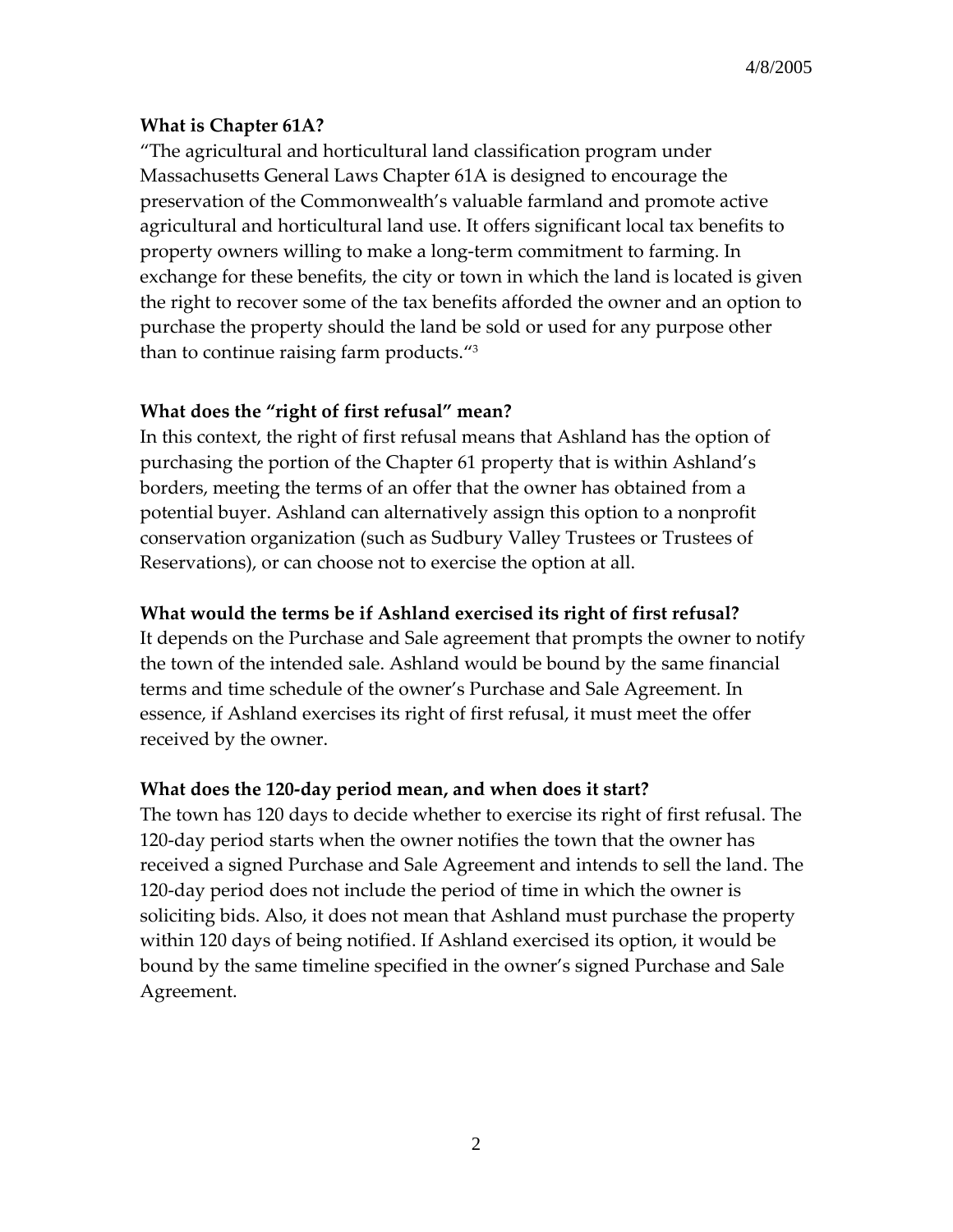## **2. Reacting to the Potential Sale**

#### **What role does the Ashland Board of Selectmen play?**

- Notification by owner: If the owner plans to sell the land for residential, industrial, or commercial use, then the owner must notify the Board of Selectmen, Board of Assessors, Planning Board, and Conservation Commission of their intention to withdraw their property from Chapter 61 after receiving a Purchase and Sale Agreement for the property from a potential buyer
- Exercise of option: To exercise the right of first refusal option and agree to purchase the property, the Board of Selectmen must notify the owner in writing within 120 days of the notification mentioned above.
- Assignment of option: The Board of Selectmen may alternatively assign the option to a nonprofit conservation organization under such terms and conditions as the Board of Selectmen deem appropriate, after a public hearing.

### **What role does the Ashland Open Space Committee (OSC) play?**

Because the mission of the Open Space Committee involves the protection of open space, the Committee seeks to work with interested parties to learn whether exercising the right of first refusal is feasible and advantageous to Ashland.

In the process of drafting the Open Space and Recreation Plan (OSRP), the OSC rated 127 parcels of privately owned land to determine their value for conservation and recreation. The parcel on Olive Street (Section D on map), which is 21.8 acres, rated in the top 20% of parcels of interest, scoring high in the categories of natural resources, wildlife protection and active recreation. The parcel would be appropriate for the development of much-needed recreational playing fields, a priority expressed by many respondents to the Open Space and Recreation Survey of town residents conducted by the OSC as part of the OSRP.

The smaller parcels (Section A) although not rated by the OSC, are of concern due to their proximity to Ashland's water treatment plant and Hopkinton Reservoir. The U.S. Geological Survey (USGS) is studying water shortages in the Upper Sudbury watershed basin and is monitoring sites. The Massachusetts Department of Environmental Protection has expressed concerns regarding last summer's low water levels at Hopkinton State Park Reservoir, which impeded boating. The OSC is concerned about additional stress to Ashland's water